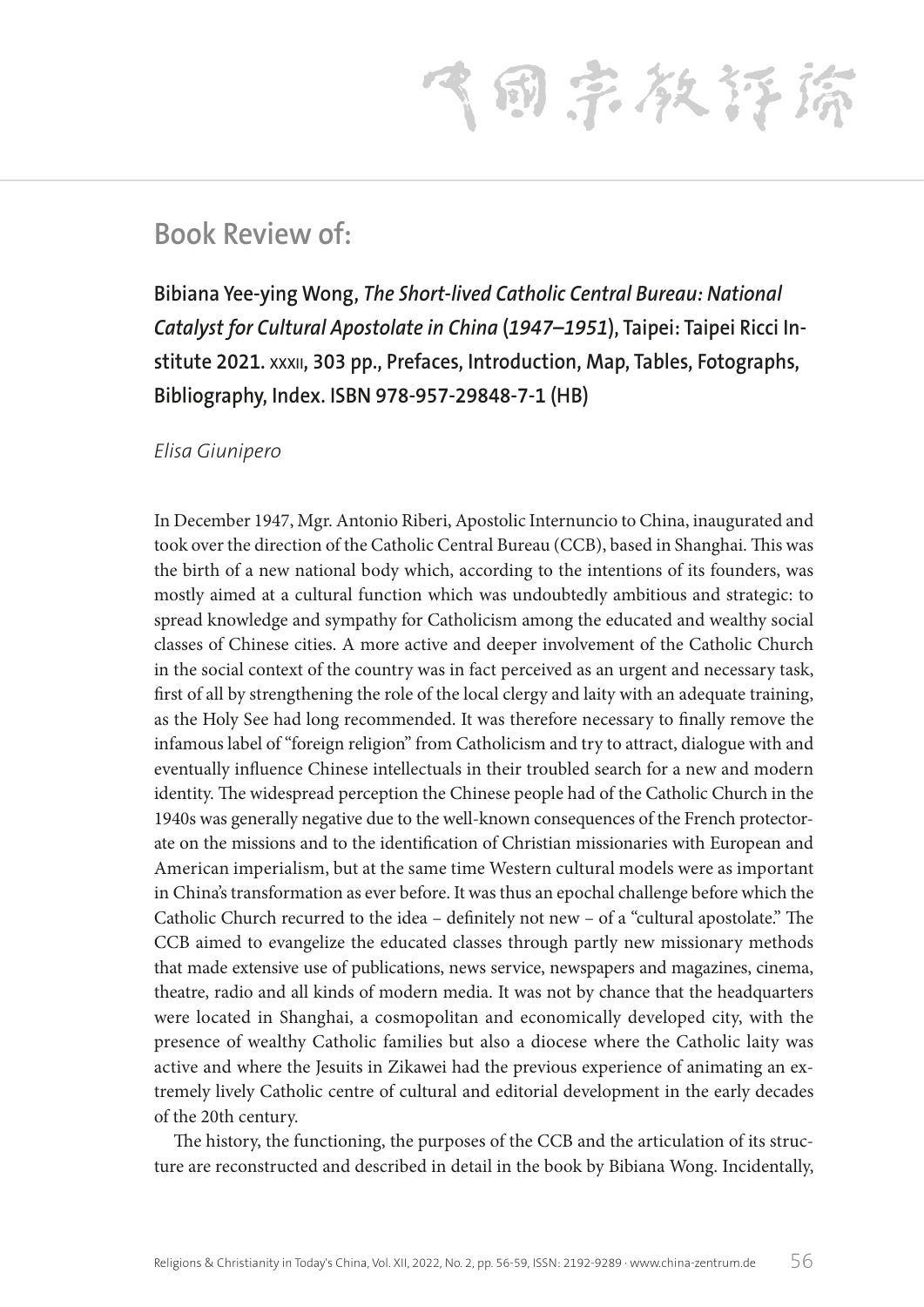it should be noted that the Chinese name Tianzhujiao jiaowu xiejin weiyuanhui 天主教教 務協進委員會 chosen for the Catholic Central Bureau differs from the English name and suggests the idea of a body to coordinate the educational activities of the Catholic Church. The book has without doubt the merit of shedding light on a significant but hitherto little studied experience, drawing extensively on sources from various missionary archives, among which the Maryknoll Mission Archives (USA) and the Columban Fathers Central Archive (Ireland) stand out for the interest and originality of the documents cited. As the author herself acknowledges, the missing piece is the documentation on the pontificate of Pius XII, kept in the Vatican Archives and now available for consultation, which would contribute to complete the examination of the sources on the CCB's history.

The volume *The Short-lived Catholic Central Bureau* also makes extensive and interesting use of Chinese-language sources which, in addition to the official press and the collection of the CCB's numerous publications, systematically include the CCP Central Committee's directives on religious policy in the early years of the People's Republic of China, collected in *Jian guo yilai zhongyao wenxian xuanbian* 建國以來重要文獻選編 (Selected Important Historical Documents since the Founding of the PRC) and in *Tongzhan zhengce wenjian huibian* 統戰政策文件彙編 (A Collection of United Front Policy Documents).

As the author points out, the CCB was entirely financed by Propaganda Fide and divided into departments and sections in which missionaries of different nationalities, belonging to different congregations and religious orders, as well as Chinese priests who had studied abroad and were particularly qualified, were called to work. The different origin of foreign missionaries prevented the CCB from being identified with the country they came from. Despite the fact that only men and no women worked there, it was an entity where a plural environment was established, with different sensitivities and a good presence of Chinese priests. It was also a transversal environment with respect to the different missionary orders – a fact that is not secondary given the strongly negative impact of the so-called "congregationalism" in the history of missions in China.

The almost four years of activity of the CCB (December 1947 – September 1951) coincided to a large extent with the terrible civil war between Nationalists and Communists that followed the dramatic years of another war, what in China is called the War of Resistance against Japan, and then with the birth of the People's Republic of China. Beyond the intentions of its founders, who had probably initially imagined developing this project in a China governed by the Guomindang, it was precisely this general historical-political framework, in which the CCB's experience was set, that heavily influenced its subsequent developments, transforming it from an institution for cultural promotion into a centre for the defence of Catholic doctrine against Communism.

The book brings us to consider the complexity of this history, striving to reconstruct in a multifaceted way the non-obvious logics and points of view that oriented the reactions of Catholics to the rise of Communism and, on the other hand, the positions that Chinese Communists developed in those years towards Catholics. At the heart of this study is in fact the description of the activities of the CCB in response to the launching of the Three Self Movement and the experience of the Legion of Mary.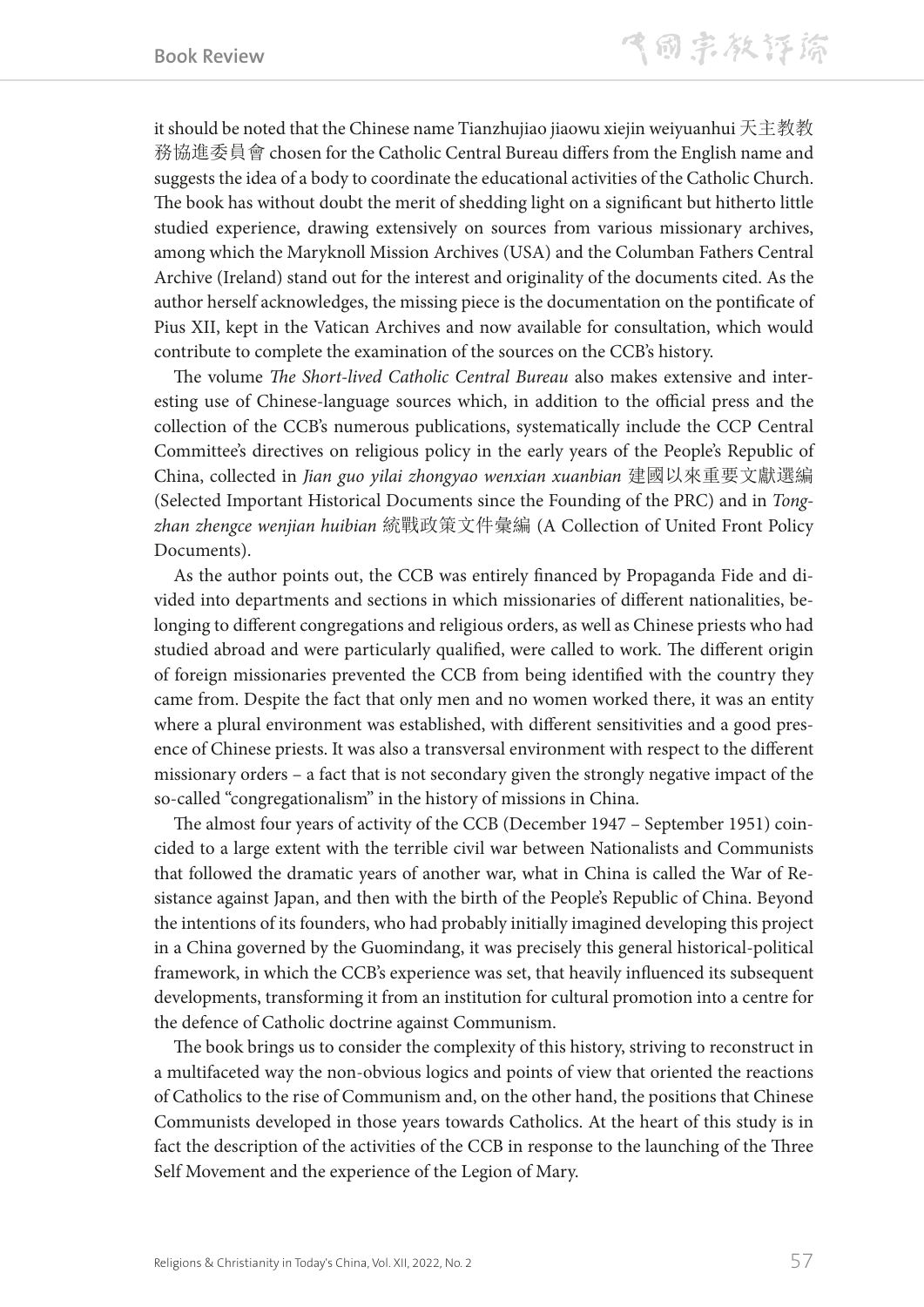At the end of 1950, when the Three Self Movement was launched through the Guangyuan Manifesto, the CCB published some documents first of all to explain the positions of the Church on the three proposed autonomies (self-financing, self-government, selfpropagation of the faith), to indicate what could be acceptable and, at the same time, to warn Catholics about the risks of the feared creation of a Church independent from Rome. Faced with the confusion that was being generated, the CCB first felt the need to clarify and, based on the decree of the Holy Office of 1949, condemn any form of collaboration of Catholics with Communists. The anti-Communism expressed in the documents signed in the same months by Mgr. Riberi and the identification of the CCB with the Internuncio quickly shifted the confrontation from a cultural to a political-diplomatic level; and this brought about the end of the CCB which was closed and whose staff was arrested, in conjunction with the campaign for the expulsion of the Internuncio.

On closer inspection, however, the CCB, from the very beginning and by its very nature, was in competition and conflict with the Chinese Communist Party because the field within which it moved belonged to moral values, culture, education and conscience of the population, a field on which the Party was determined to have a monopoly in order to guide the construction of the new socialist society to which all Chinese citizens were to adhere. Chinese Communists were well aware of the intentions of the CCB and added to this was the climate of confrontation between opposing blocs fed by the Cold War (the Catholic Church was then irremediably identified with the Western side) as well as the closeness of the Catholics and the trust – perhaps excessive, as Bibiana Wong points out – they placed in the Guomindang, a party that was actually corrupt and weak.

The substantial failure of the Three Self Movement, which Catholics did not join, shows that the Chinese clergy and faithful remained united, with very few exceptions. This reaction later forced the party to change strategy and launch another movement, the Anti-imperialist Movement of Love for the Country and for Religion. It was only in the years of the Great Leap Forward that some priests who had previously been arrested and had resisted heavy pressure chose to join the Patriotic Association of Chinese Catholics and accept illegitimate episcopal consecrations (despite this, they would later become victims of the Cultural Revolution).

All this confirms that the complicated events of the Catholic Church in Mao's China cannot be understood by simply referring to abstract ideological schemes. Explanations of the incompatibility between Catholic doctrine and the Church's anti-Communism on the one hand and the ideology of militant atheism professed by Chinese Communists on the other are not fully convincing.

In between these two poles, in fact, there are those people who have given voice to the different positions and there is the concrete life of missionaries and Chinese Catholics who have been able to withstand very strong pressures and find unexpected spaces for survival.

The experience of the Legion of Mary, promoted in China, at the explicit request of Mgr. Riberi, by one of the most active priests in the CCB, the Irish Columban missionary Aedean William McGrath, also fits into this framework. The story of this lay organization is partly known and the book presents it as an effective but excessively late attempt to